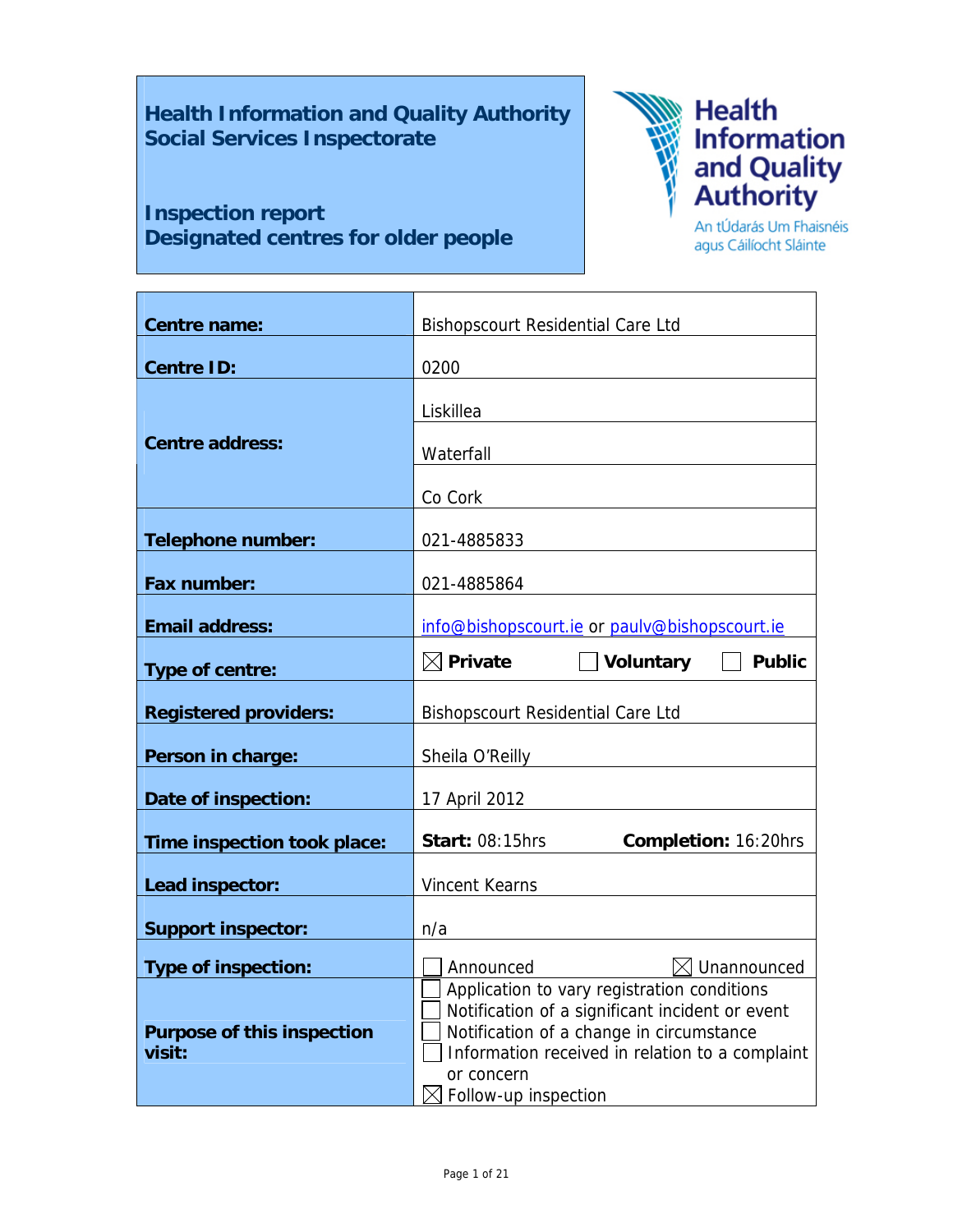# **About the inspection**

The purpose of inspection is to gather evidence on which to make judgments about the fitness of the registered provider and to report on the quality of the service. This is to ensure that providers are complying with the requirements and conditions of their registration and meet the Standards, that they have systems in place to both safeguard the welfare of service users and to provide information and evidence of good and poor practice.

In assessing the overall quality of the service provided, inspectors examine how well the provider has met the requirements of the Health Act 2007, the Health Act 2007 (Care and Welfare of Residents in Designated Centres for Older People) Regulations 2009 (as amended) and the *National Quality Standards for Residential Care Settings* for Older People in Ireland.

Additional inspections take place under the following circumstances:

- to follow up matters arising from a previous inspection to ensure that actions required of the provider have been taken
- following a notification to the Health Information and Quality Authority's Social Services Inspectorate of a change in circumstance for example, that a provider has appointed a new person in charge
- arising from a number of events including information received in relation to a concern/complaint or notification to the SSI of a significant event affecting the safety or wellbeing of residents
- to randomly "spot check" the service.

All inspections can be announced or unannounced, depending on the reason for the inspection and may take place at any time of day or night.

All inspection reports produced by the Health Information and Quality Authority will be published. However, in cases where legal or enforcement activity may arise from the findings of an inspection, the publication of a report will be delayed until that activity is resolved. The reason for this is that the publication of a report may prejudice any proceedings by putting evidence into the public domain.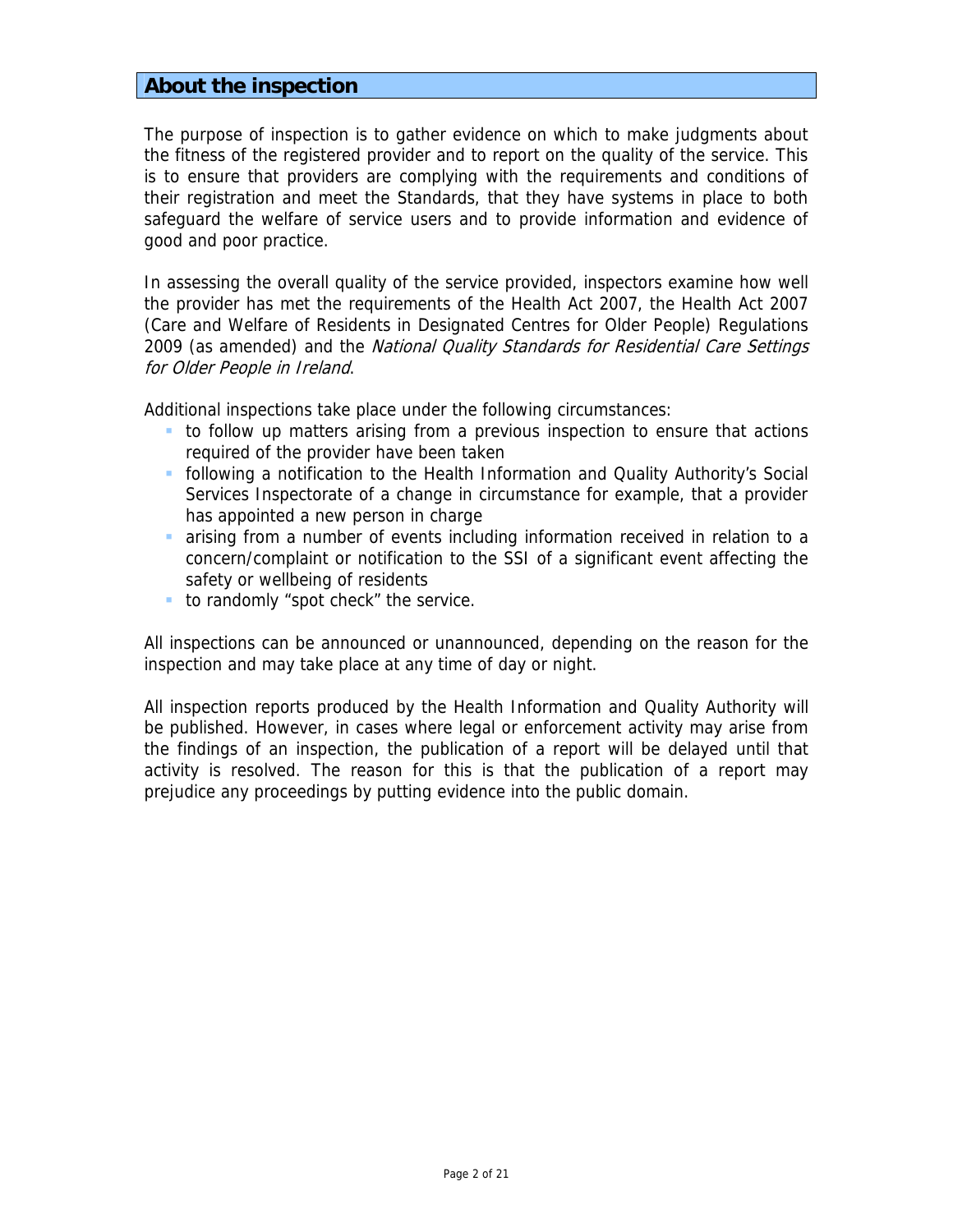# **About the centre**

### **Description of services and premises**

Bishopscourt Residential Care Ltd has a capacity for 60 residents and caters for older people, including people with dementia. The centre also provides respite and convalescent care to older people. At the time of inspection there were 60 residents living in the centre.

The centre is a single-storey, purpose-built centre situated on three acres of land. At the front of the building there are landscaped gardens and footpaths for residents and visitors to go for walks. There is also plenty of car parking space.

The centre consists of two wings: Heather and Fuschia. In Fuschia wing there are 30 single bedrooms. In Heather wing there are 12 twin and six single bedrooms. All rooms have en suite shower, toilet and wash-hand basin. There is one assisted toilet near communal areas. A nurses' station is located in each wing.

There are four internal sitting rooms as well as secure outdoor gardens with seating which can be accessed from Heather wing. A covered walkway approximately 50 metres long links each end of Heather wing. The ledges contain potted plants that residents helped to maintain. The dining room is located centrally and is divided into three areas for those who need assistance and those who eat independently. The door into the kitchen is key-pad entry and is disabled during service. The kitchen is directly off the dining room. There is a dedicated room for the hairdresser to attend to residents' appointments which is fitted with two sinks.

#### **Location**

Bishopscourt Residential Care Ltd is located within a cluster of houses in a rural setting off the N71 heading west from Cork city to Bandon. It is four miles from Bishopstown and access is via a narrow road; the centre is well signposted.

| Date centre was first established:               | 1998       |
|--------------------------------------------------|------------|
|                                                  |            |
| Number of residents on the date of inspection:   | <u>160</u> |
|                                                  |            |
| Number of vacancies on the date of inspection: 0 |            |

| Dependency level of<br>current residents | <b>Max</b> | High | <b>Medium</b> | Low |
|------------------------------------------|------------|------|---------------|-----|
| <b>Number of residents</b>               |            | 14   | 42            |     |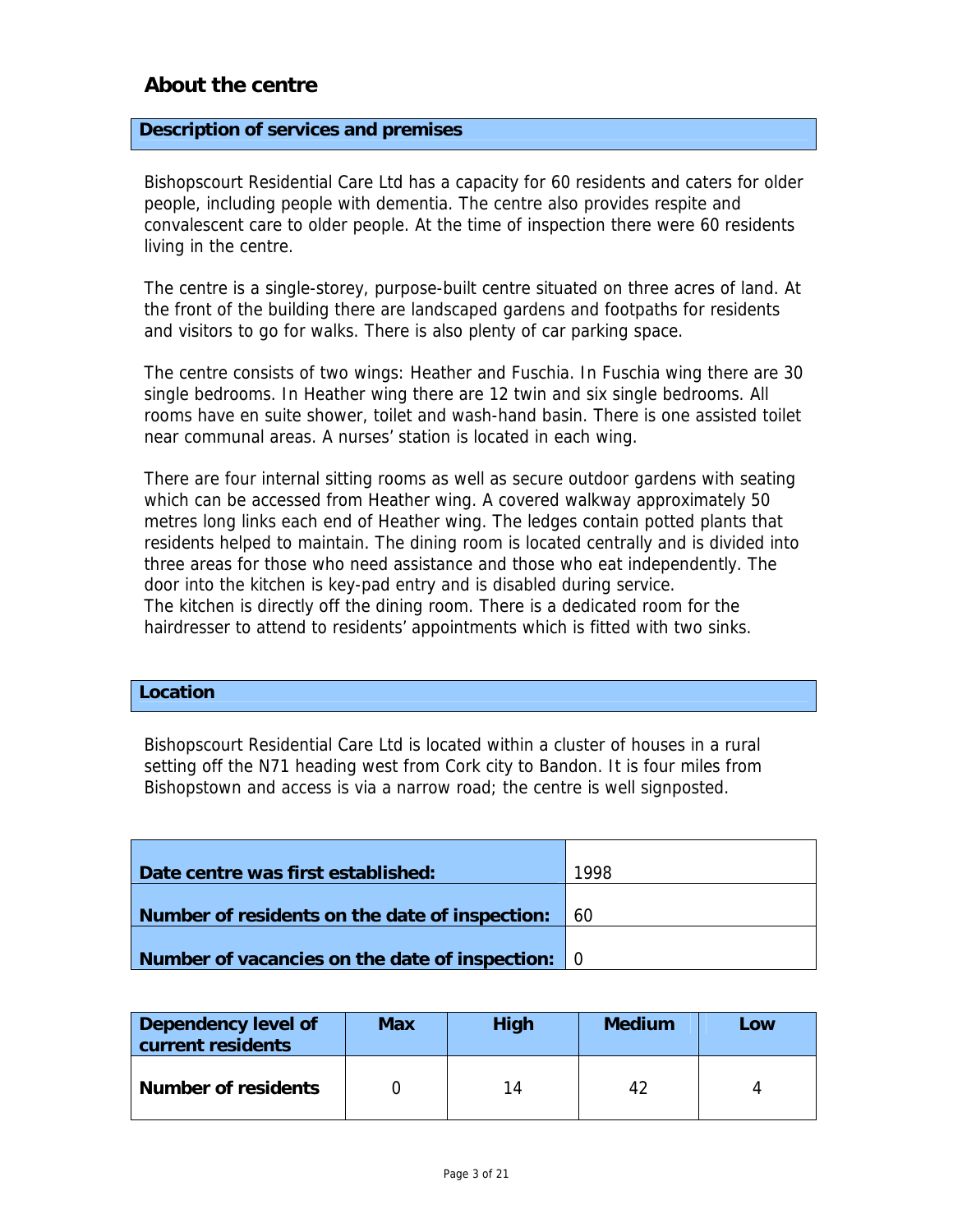### **Management structure**

Bishopscourt Residential Care Ltd is a limited company with four directors. Catherine O'Connor was nominated by the directors as the Registered Provider. Patricia O'Sullivan as a director maintains an operational input into the daily running of the centre. The remaining two directors have no operational role in the running of the business other than major decision making such as the approval of significant amounts of expenditure.

The Person in Charge (PIC) is Sheila O'Reilly who has been in post since September 2010.

The building was initially built by the current directors as a 20-bed facility and was opened in 1998; it then extended over the years to a 60-bed facility.

There are 46 members of staff in total. All carers and nurses report to the person in charge. In her absence, these staff report to a senior nurse, Ligimol George. All other staff report to the provider.

| <b>Staff</b><br>designation                                     | <b>Person</b><br>in<br><b>Charge</b> | <b>Nurses</b> | Care<br>staff | Catering<br>staff | <b>Cleaning</b><br>and<br>laundry<br>staff | <b>Admin</b><br>staff | <b>Other</b><br>staff                |
|-----------------------------------------------------------------|--------------------------------------|---------------|---------------|-------------------|--------------------------------------------|-----------------------|--------------------------------------|
| <b>Number of</b><br>staff on<br>duty on day<br>Οf<br>inspection |                                      | 2             | 8             | 2                 |                                            |                       | $1^*$<br>$1 * *$<br>$1***$<br>$1***$ |

\*Maintenance man available for 24 hours each week

\*\*Activities co-ordinator works: 9:00hrs -17:00hrs x 5 days each week

\*\*\*Resident assistant works: 14:00hrs – 22:00hrs x 7 days each week

\*\*\*\*General manager works: 9:00hrs -17:00hrs x 5 days each week

# **Background**

This unannounced follow-up inspection was conducted in order to provide an update in relation to the centre's compliance with the requirements of the Health Act 2007 (Care and Welfare of Residents in Designated Centres for Older People) Regulations 2009 (as amended).

On the occasion of this inspection, the inspector examined relevant documentation and viewed the alterations and improvements that had been made since the last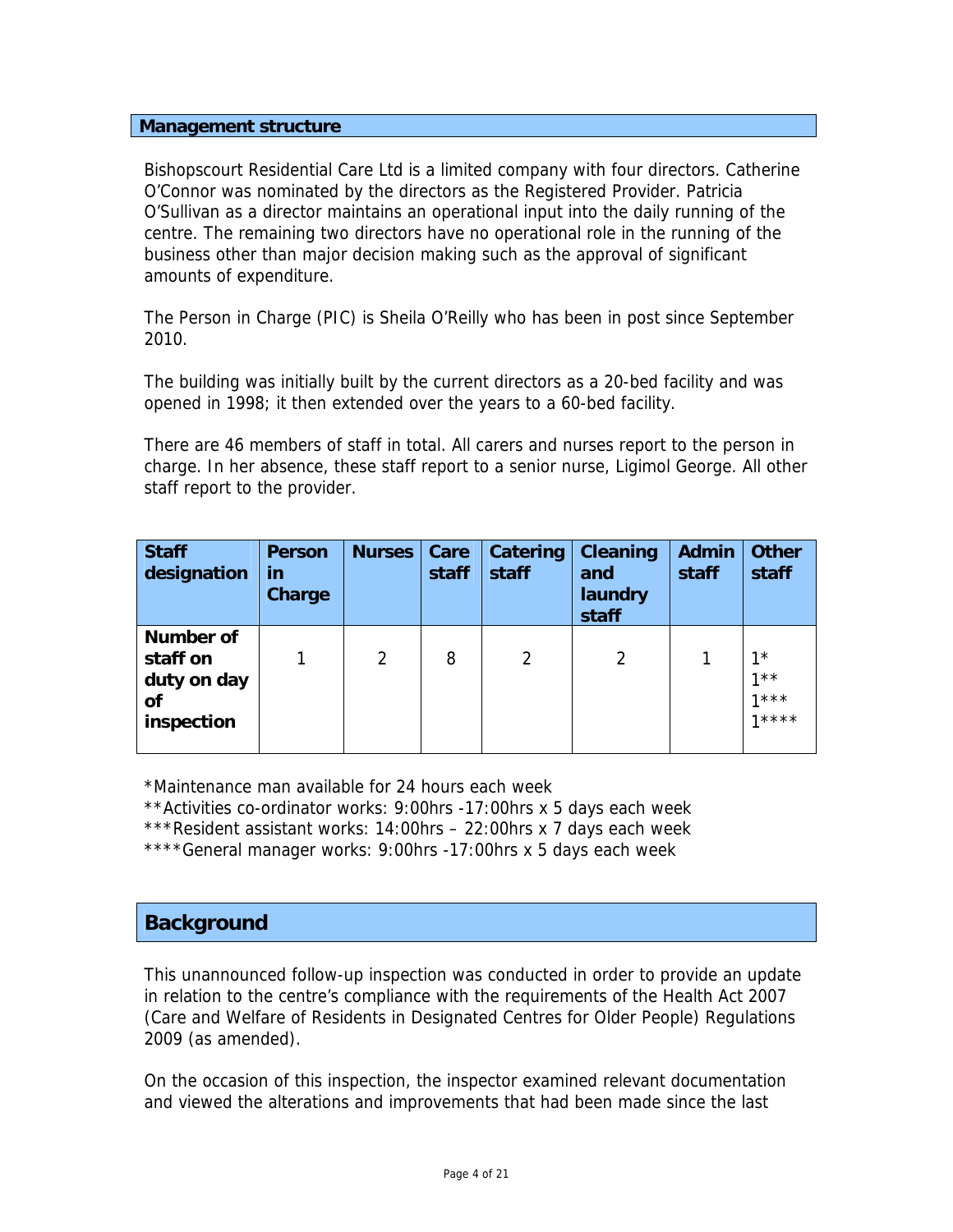inspection, which was an unannounced follow-up inspection conducted on 17 February 2011.

#### **Summary of findings from this inspection**

The issues covered on this inspection relate to issues identified during the follow-up inspection. The inspector met with residents, relatives, the provider, the PIC, staff nurses, healthcare assistants, kitchen staff and administration staff.

The inspector observed that residents appeared to be well cared for, and that their personal care needs were met, which was further reflected in residents' comments. The inspector was satisfied that the nursing, medical and other healthcare needs of residents were met; on the day of inspection, nursing care appeared to be of a good standard, nursing staff were familiar with residents' care needs, and there was an adequate level of assessment.

The PIC was involved in the day-to-day running of the centre and was seen to be committed to improving the service for residents through regular audits, service reviews and best practice initiatives.

A number of improvements were required to comply with the requirements of the Health Act 2007 (Care and Welfare of Residents in Designated Centres for Older People) Regulations 2009 (as amended) and the National Quality Standards for Residential Care Settings for Older People in Ireland.

The identified improvements required were in relation to the following issues:

General welfare and protection issues:

- **inadequate signage**
- **training in elder abuse**
- **F** restraint monitoring/observation
- **specialised chair assessments.**

Health and social care needs:

- **CONFIDENTIALITY OF residents' records**
- **n** management and review of operational polices and procedures.

Medication management issues:

suitable storage of medication.

Health and safety issues:

- **disposal of clinical/hazardous waste**
- suitable storage of cleaning equipment
- **PEDEDIA** provision of a bedpan washer and/or macerator
- **suitability of the sluice room**
- **partially blocked fire exit doors**
- wedged open fire doors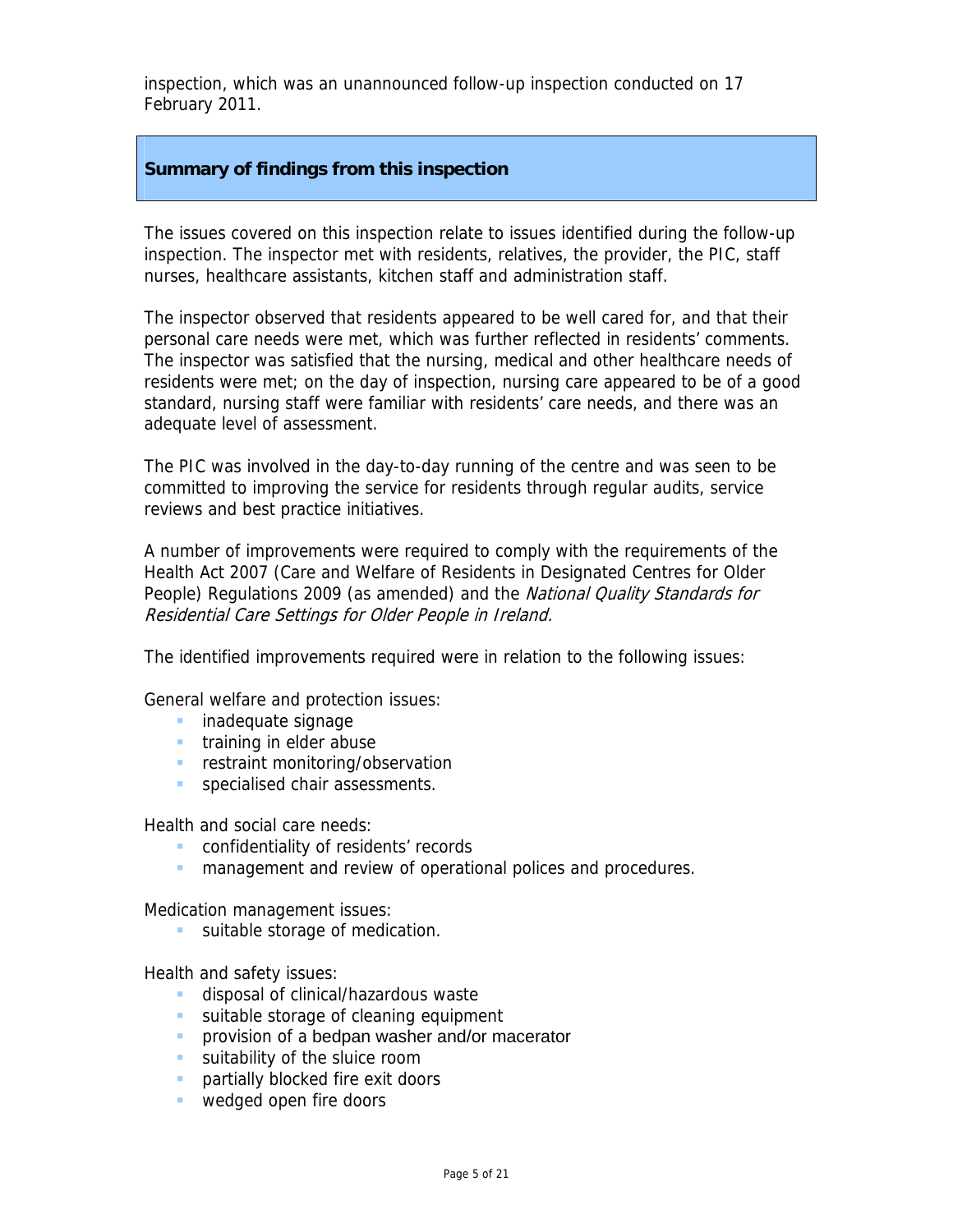- a trip hazard
- **F** risk assessments in relation to the storage of latex gloves and plastic aprons
- **unrestricted bedroom window openings.**

## **Issues covered on inspection**

#### **1. General Welfare and Protection**

The PIC informed the inspector that they aimed for no smoking in the centre and that none of the residents smoked.

The inspector noted there was a programme of activities overtly displayed near the entrance to the centre offering residents a diverse choice of activities each day. She also confirmed that there was an active and constructive program of organised activities for residents, which was provided in a number of different locations, including in the dedicated snoozalem room. The PIC informed the inspector that they used the snoozalem room to create an environment where outside distractions were temporarily removed, using visual and audio aids to promote relaxation and contemplation. The inspector noted that residents did use this room and that one full time activities co-ordinator was available for residents.

The inspector was informed that each day all residents were provided with a named individual healthcare assistant and nurse allocated to provide their individual care. Of particular note was the practice of leaving name cards for allocated care staff in each resident's bedroom each day, thereby enhancing the communication process for residents. However, the inspector formed the view in relation to residents with cognitive impairment, that the physical environment lacked adequate landmarks, cueing and distinctive visual elements to orient residents and to promote their independence. In addition, equipment to be used by staff was not suitably stored; the inspector noted that a lifting hoist was stored in one of the day rooms.

Residents spoken with confirmed to the inspector that they felt safe in the centre and spoke positively about their care and the consideration they received. They described the staff as being readily available to them if they had any concerns.

The inspector viewed a centre-specific policy on elder abuse. The PIC and staff spoken with displayed sufficient knowledge of the different forms of elder abuse and most of the staff to whom the inspector spoke were clear on reporting procedures. However, one recently appointed staff member interviewed by the inspector confirmed that she had not received training in elder abuse and reporting obligations.

There was a satisfactory restraint policy which aimed for a restraint-free environment. The PIC informed the inspector that bed-rails and lap-belts were in use; their use only followed an assessment and the provision of appropriate consent. The centre's policy on the use of restraint included a direction to consider all other options and that restraint should only be used following obtained consent. The PIC confirmed that the centre aimed for a restraint-free environment and risk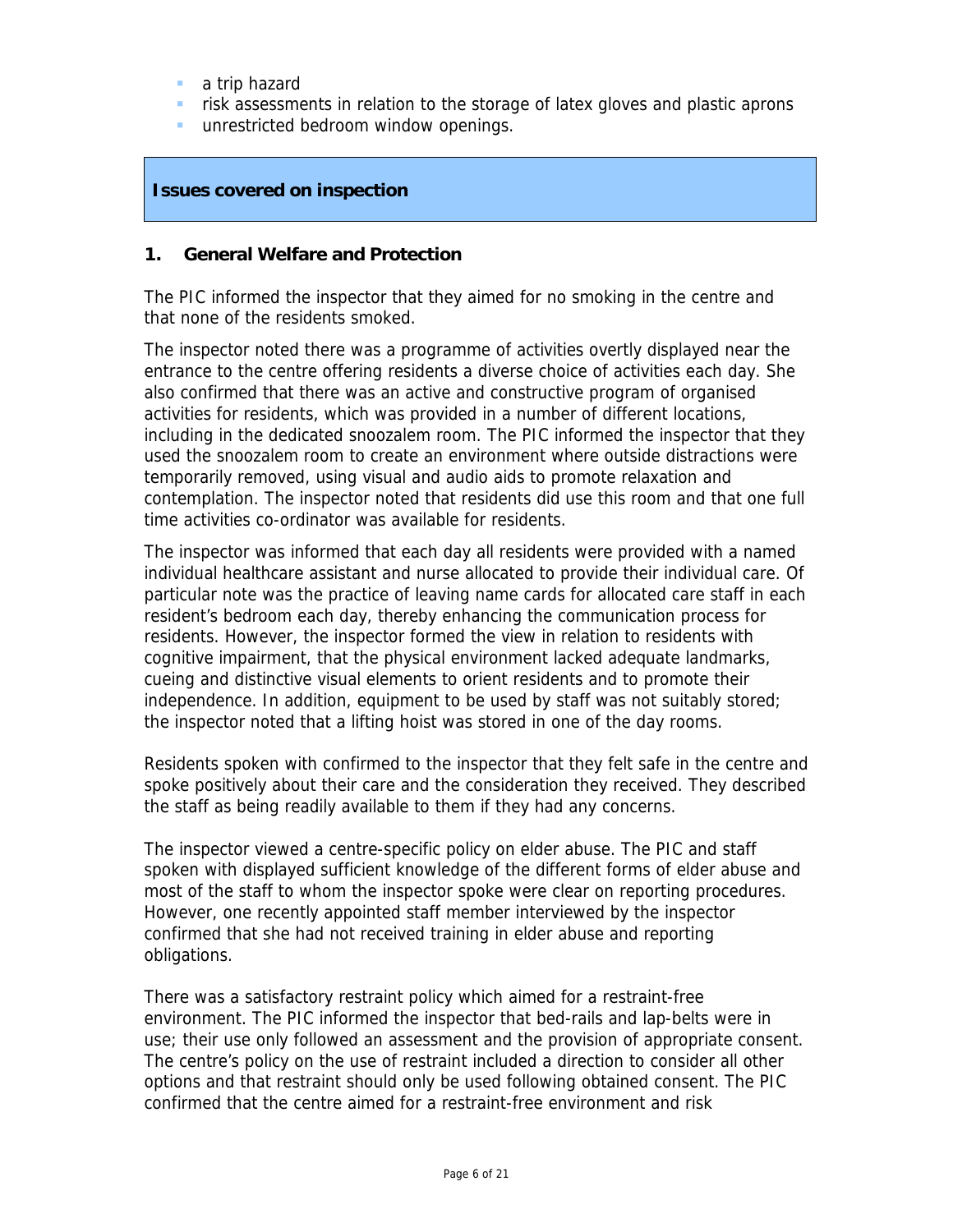assessments were undertaken before introducing bed-rails and lap-belts. The consent forms used in relation to the use of restraint did provide detail on the reason for the use of restraint and duration of its use. The inspector noted that residents had signed consent forms in relation to the application of bed-rails.

There were observation charts/checklists available for the monitoring of the use of bed-rails and lap-belts. However, these charts were not adequate, as the time interval between each monitoring check was two-hourly and did not relate to the individual resident's assessed needs.

The inspector reviewed a sample of residents' care plans in relation to the use of restraint and noted that residents had been reviewed by physiotherapists and occupational therapists. However, there were no assessments, including occupational therapy assessments, in relation to residents' suitability/requirements regarding the use of specialised chairs.

# **2. Health and social care needs:**

The PIC stated that every resident had the choice of retaining their own general practitioner (GP) if they wished, and on the day of inspection the inspector met a visiting GP. From the sample of medical records reviewed the inspector noted that the health needs and medications of residents were being monitored on an ongoing basis and no less frequently than at three-monthly intervals.

The PIC informed the inspector that residents' healthcare needs were addressed with appropriate and timely assessments and nursing reviews were conducted every three months or more often as required. Care plans were allocated to named staff and responsibility was rotated between staff to allow for learning and the development of familiarity with all residents' needs.

The inspector reviewed a selection of nursing care plans which were computerised, person-centred and comprehensive. It was noted that there was an adequate range of assessments relating to nursing and social needs. These assessments included assessment tools being used for the ongoing monitoring of falls, weights and, where appropriate, fluid intake. Of particular note was the involvement of the healthcare assistants, who were actively involved in providing information and structured feedback using touch-screen technology on all care provided for residents. However, in one of the nurses' stations, the inspector noted that computer access to a residents' care plan was accessible without using a security code. The PIC confirmed that this error had occurred due to the last staff member not logging off when finished using this computer.

The inspector reviewed a selection of written operational policies and procedures found them to be centre-specific and comprehensive. However, the inspector noted that the review date for a significant number of these polices was 1 December 2010 and that these polices had not been signed by the current senior management. The inspector also noted that a number of staff had not signed to confirm that they had read a number of these written operational policies and procedures including polices on elder abuse, fire safety procedures and the complaints procedure.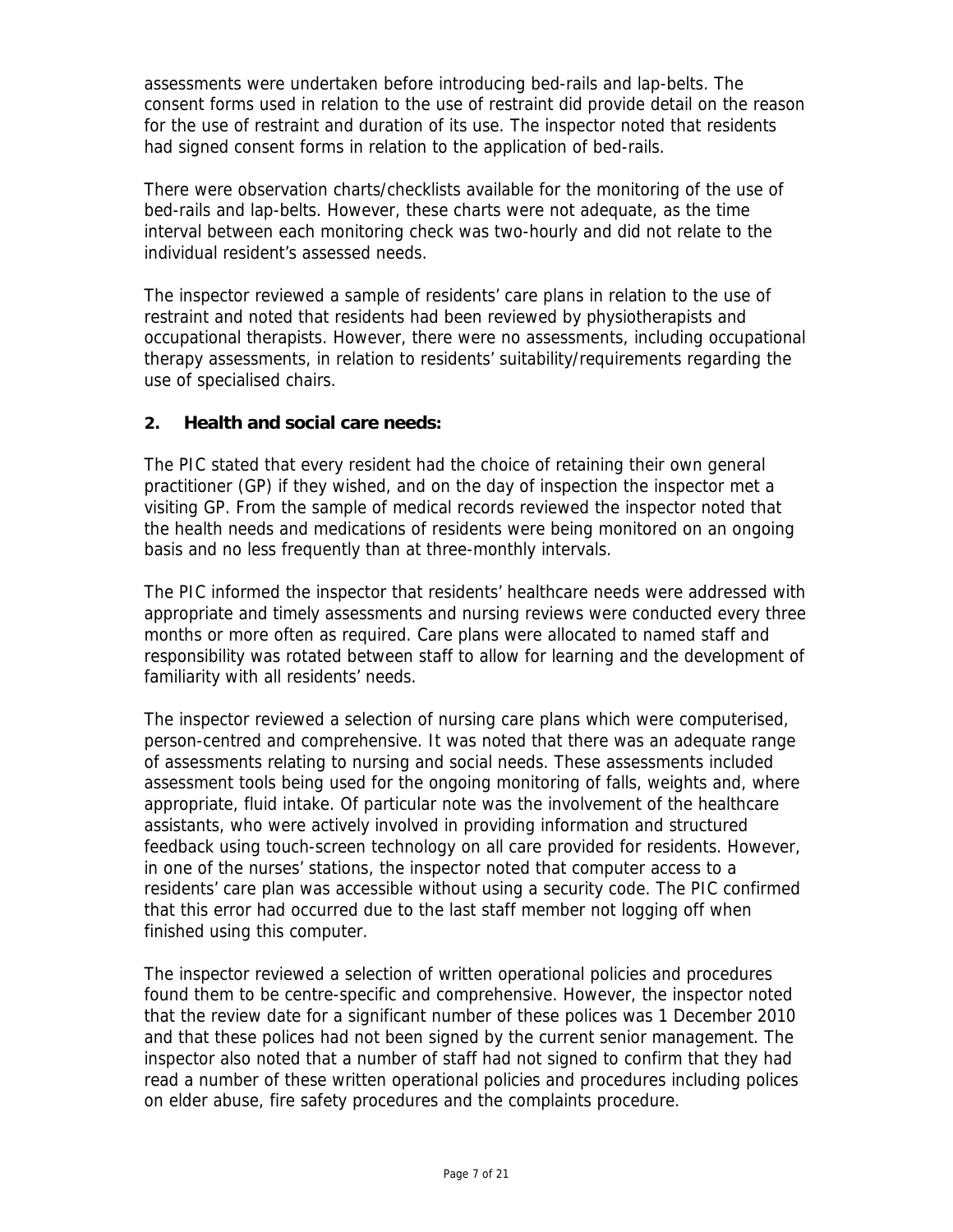# **3. Medication management**

The inspector found that there were appropriate written operational policies and procedures available in relation to medication management, and this was borne out in the manner in which medication was ordered and administered.

Controlled drugs were stored in a double-locked cupboard and stock levels were recorded at the end of each shift and recorded in a register in keeping with best practice. However, the storage of medication was unsatisfactory as the inspector noted that there was unidentified and unused controlled medication stored on a small container within the double-locked cupboard. The PIC immediately agreed to dispose of this medication. In addition, there was a quantity of haemostatic medication, used for the prevention and control of bleeding, that had been prescribed for a past resident and was stored in a cupboard in the clinic room. The PIC agreed to immediately dispose of these medications also.

# **4. Health and Safety**

The environment was of a good standard, kept generally clean and well maintained, with flooring and lighting in good condition. There were some measures in place to control and prevent infection, including arrangements in place for the segregation and disposal of waste, including clinical waste. and staff with whom the inspector spoke had received infection control training. However, there were a number of infection control issues:

- not all staff gave satisfactory responses to the inspector in relation to implementing effective infection control measures
- waste disposal bags stored in the sluice and laundry rooms were not sufficiently identifiable/colour coded to enable easy identification of clinical/hazardous waste and to ensure safe subsequent handling and segregation of such waste
- the cleaning mops in the sluice room for the kitchen were not suitably stored to prevent cross-contamination.

In addition, the inspector noted that the sluice room was not adequate, as the sluice sink was not sufficiently large to avoid spillage, and there were not suitable handwashing facilities with a suitably sized sink or suitable water taps to prevent crossinfection. There was inadequate racking/storage for commodes/urinals and the cupboards provided for safe storage of cleaning chemicals were unsuitable**.** 

Records reviewed by the inspector confirmed that fire safety and evacuation training was provided regularly. Staff spoken with also confirmed that they had received appropriate training and were able to outline to the inspector their knowledge of fire procedures and participation in fire drills. However, the inspector noticed that fire exit doors in the laundry room were partially blocked by the placing of a chair and the storage of laundry trolleys. The inspector also observed that a number of designated fire doors which opened onto the corridor of the laundry area were wedged open. Following a request from the inspector, the PIC immediately agreed to remove these door wedges. In addition, the inspector noted that the corridor in the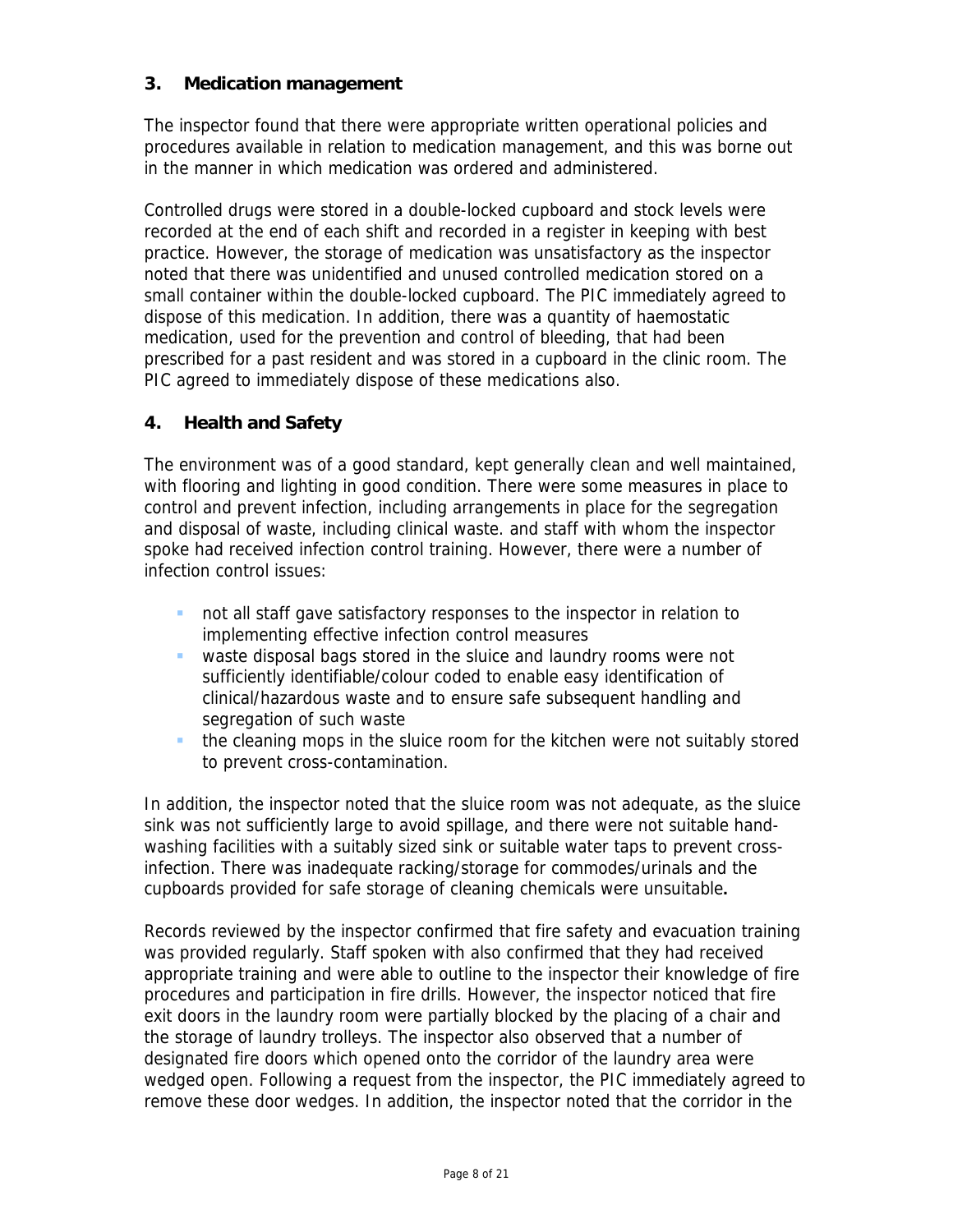laundry contained a shallow step which was not suitable for the large laundry trolleys that were in use and this shallow step potentially constituted a trip hazard to staff accessing this area.

There were adequate supplies of latex gloves and disposable plastic aprons and the inspector observed staff using alcohol hand gels which were available throughout the centre. However, the inspector requested that the storage of such personal protective equipment was risk-assessed in the context of presenting a potential hazard to any resident with a cognitive impairment.

There was evidence of a considerable amount of gardening taking place, with many potted plants in the corridor leading to an inviting internal garden area with furniture available for residents' use. The inspector noted that most of the residents' bedrooms had nice views of the surrounding gardens and countryside, which provided ample natural light into the centre. However, the inspector noted that bedroom window openings were not restricted and potentially poised a hazard to residents with a cognitive impairment.

# **Report compiled by:**

Vincent Kearns Inspector of Social Services Social Services Inspectorate Health Information and Quality Authority

24 April 2012

| <b>Chronology of previous HIQA inspections</b> |                                                                               |  |  |
|------------------------------------------------|-------------------------------------------------------------------------------|--|--|
| Date of previous inspection:                   | Type of inspection:                                                           |  |  |
|                                                |                                                                               |  |  |
| 15 June 2012 and 16 June 2010                  | Registration<br>Scheduled<br>Follow-up inspection<br>Announced<br>Unannounced |  |  |
| 17 February 2011                               | Registration<br>Scheduled<br>Follow-up inspection<br>Announced<br>Unannounced |  |  |
| 17 April 2012                                  | Registration<br>Scheduled<br>Follow-up inspection<br>Announced<br>Unannounced |  |  |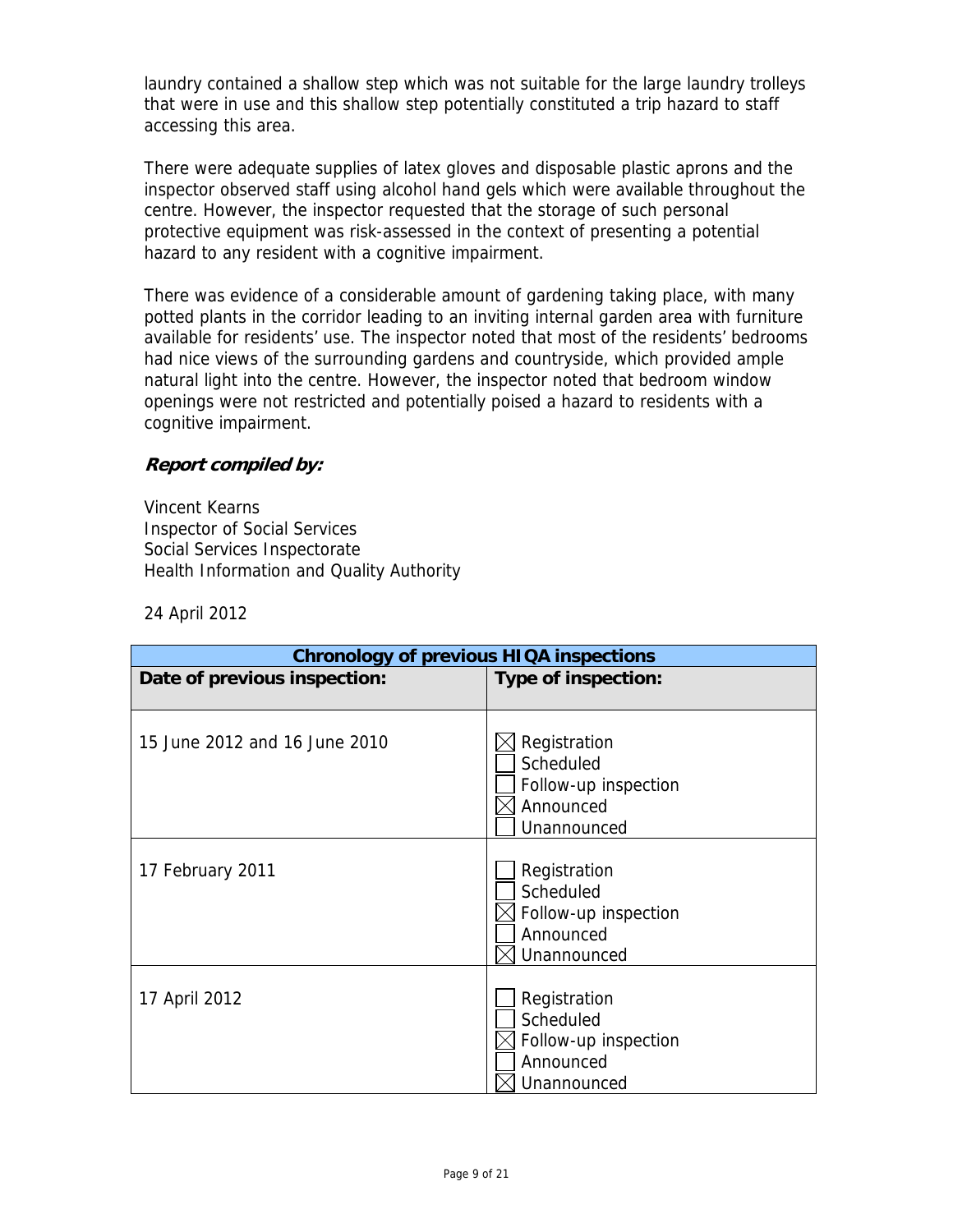**Health Information and Quality Authority Social Services Inspectorate** 

**Action Plan** 



# **Provider's response to inspection report** <sup>∗</sup>

| Centre:             | <b>Bishopcourt Residential Centre</b> |
|---------------------|---------------------------------------|
| <b>Centre ID:</b>   | 0200                                  |
| Date of inspection: | 17 April 2012                         |
| Date of response:   | 23 May 2012                           |

#### **Requirements**

These requirements set out what the registered provider must do to meet the Health Act, 2007, the Health Act 2007 (Care and Welfare of Residents in Designated Centres for Older People) Regulations 2009 (as amended) and the National Quality Standards for Residential Care Settings for Older People in Ireland.

# **1. The provider has failed to comply with a regulatory requirement in the following respect:**

The physical environment for residents with cognitive impairment lacked adequate landmarks, cueing and distinctive visual elements to orient residents and to promote their independence.

## **Action required:**

 $\overline{a}$ 

Ensure that the physical environment for residents with cognitive impairment has adequate landmarks, cueing and distinctive visual elements to orient residents and to promote their independence.

<sup>∗</sup> The Authority reserves the right to edit responses received for reasons including: clarity; completeness; and, compliance with legal norms.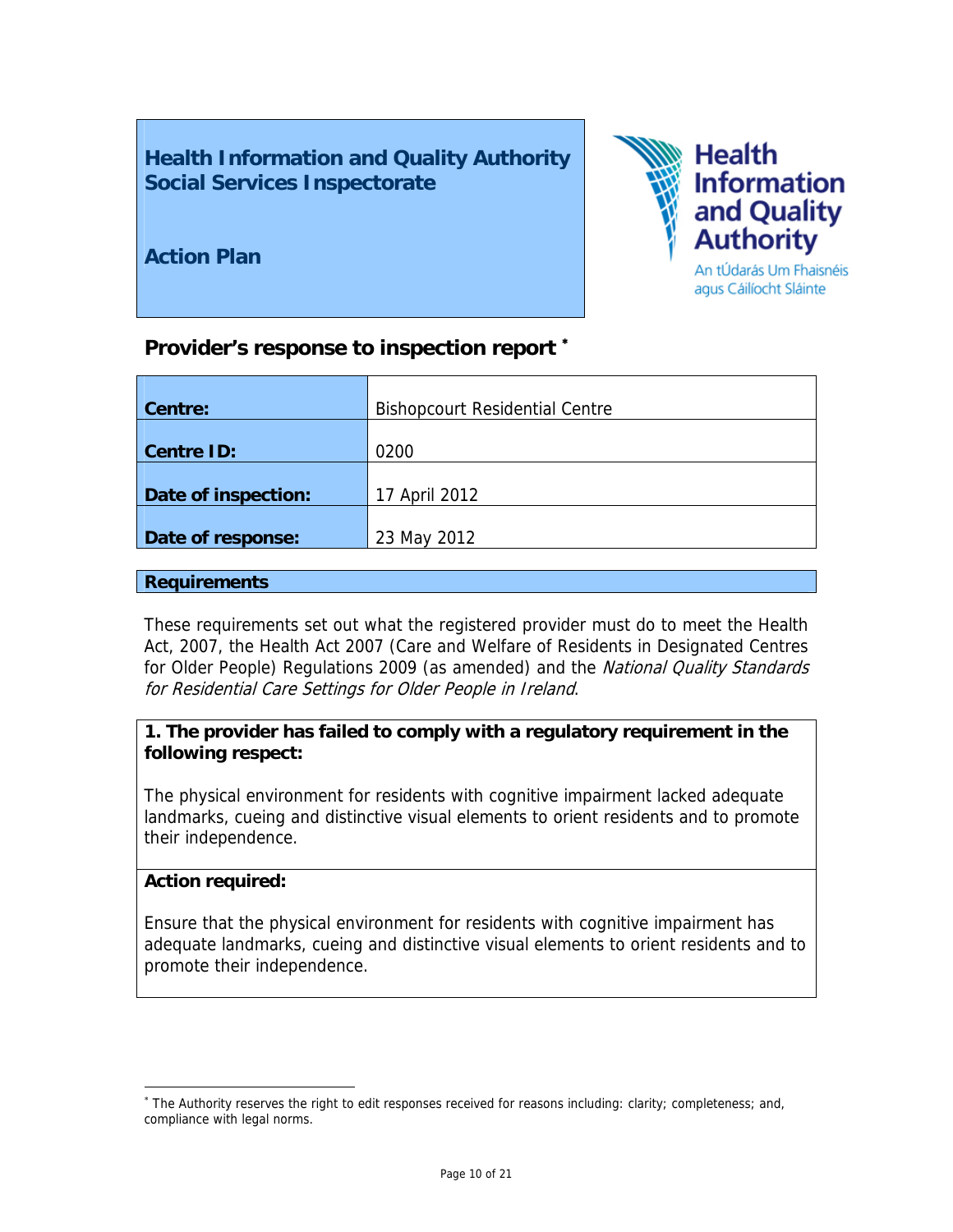| <b>Reference:</b>                                          |              |  |  |
|------------------------------------------------------------|--------------|--|--|
| Health Act, 2007                                           |              |  |  |
| Regulation 10: Residents' Rights, Dignity and Consultation |              |  |  |
| Standard 2: Consultation and Participation                 |              |  |  |
| Standard 4: Privacy and Dignity                            |              |  |  |
| Standard 17: Autonomy and Independence                     |              |  |  |
|                                                            |              |  |  |
|                                                            |              |  |  |
| Please state the actions you have taken or are planning    | Timescale:   |  |  |
| to take with timescales:                                   |              |  |  |
|                                                            |              |  |  |
| Provider's response:                                       |              |  |  |
|                                                            |              |  |  |
| We are replacing the signage as recommended.               | 31 July 2012 |  |  |

Ensuring that there was adequate storage available for the storing of equipment to be used by staff in the centre.

## **Action required:**

Ensure that there is adequate storage available for the storing of equipment to be used by staff in the centre.

#### **Reference:**

Health Act, 2007 Regulation 19: Premises Regulation 31: Risk Management Procedures Standard 25: Physical Environment Standard 26: Health and Safety

| Please state the actions you have taken or are planning<br>to take with timescales:                                                                                                                                              | Timescale:  |
|----------------------------------------------------------------------------------------------------------------------------------------------------------------------------------------------------------------------------------|-------------|
| Provider's response:<br>We are currently in talks with an architect to address the storage<br>issue. The timeline is provisional on planning permission being<br>granted. We are also looking at alternatives in the short term. | 31 May 2013 |

## **3. The provider has failed to comply with a regulatory requirement in the following respect:**

To make all necessary arrangements, by training staff or by other measures, aimed at preventing residents being harmed, suffering abuse or being placed at risk of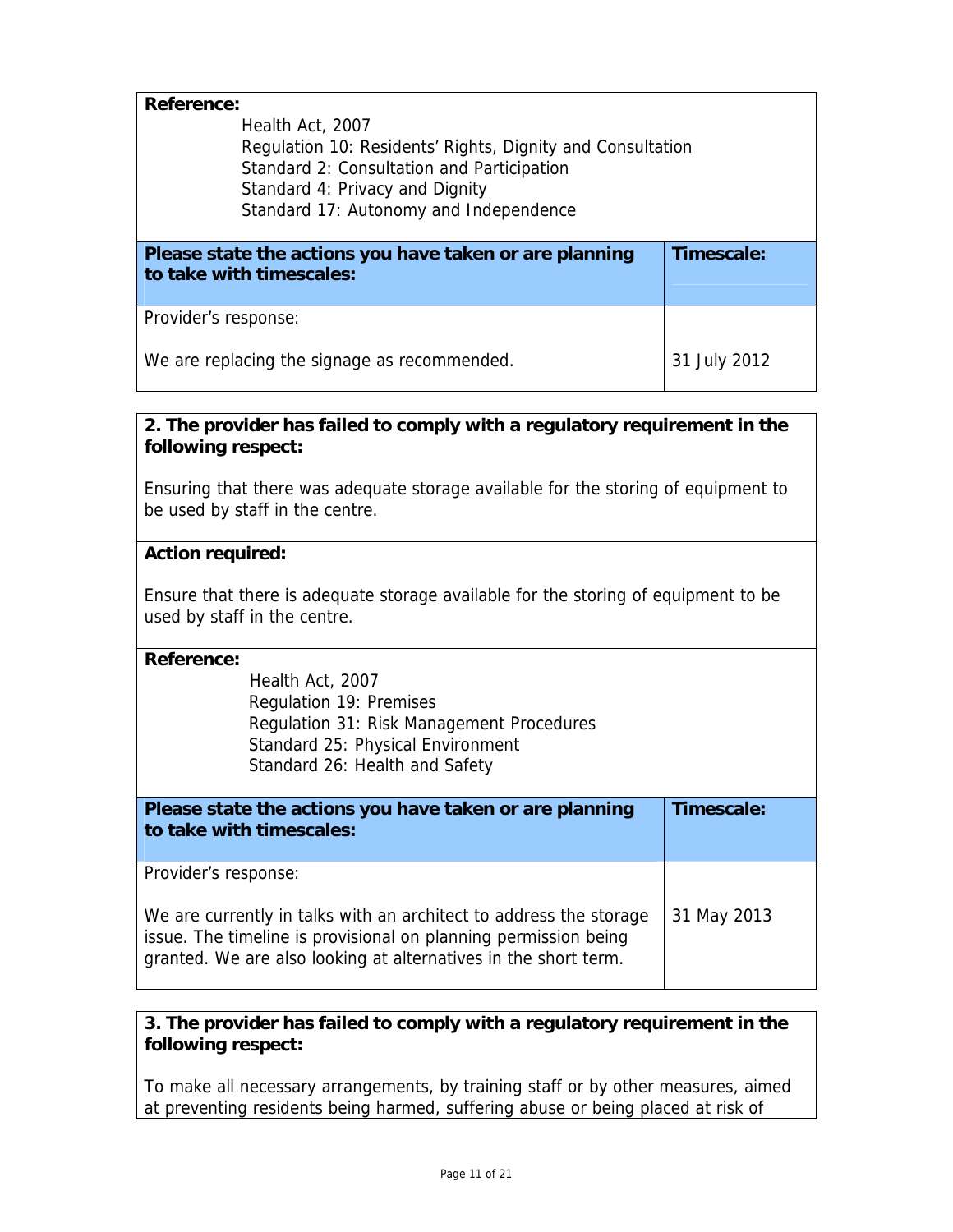harm or abuse.

### **Action required:**

Make all necessary arrangements, by training staff or by other measures, aimed at preventing residents being harmed, suffering abuse or being placed at risk of harm or abuse.

| Health Act, 2007                             |
|----------------------------------------------|
| Regulation 6: General Welfare and Protection |
| Standard 8: Protection                       |
| Standard 9: The Resident's Finances          |

| Please state the actions you have taken or are planning<br>to take with timescales:                                                                                                                                   | Timescale:   |
|-----------------------------------------------------------------------------------------------------------------------------------------------------------------------------------------------------------------------|--------------|
| Provider's response:<br>Two training sessions in elder abuse have been completed<br>including the member of staff mentioned. We will continue the<br>training in elder abuse so that all staff are trained/retrained. | 30 June 2012 |

# **4. The provider has failed to comply with a regulatory requirement in the following respect:**

To keep a satisfactory record of any occasion on which restraint is used, the nature of the restraint and its duration.

## **Action required:**

Keep a satisfactory record of any occasion on which restraint is used, the nature of the restraint and its duration.

## **Reference:**

Health Act 2007 Regulation 6: General Welfare and Protection Regulation 25: Medical Records Standard 8: Protection Standard 21: Responding to Behaviour that is Challenging

| Please state the actions you have taken or are planning<br>to take with timescales:                                        | Timescale:  |
|----------------------------------------------------------------------------------------------------------------------------|-------------|
| Provider's response:                                                                                                       |             |
| Pursuant to the inspectors instruction the repositioning/<br>observation chart has been formalised and is centre specific. | 23 May 2012 |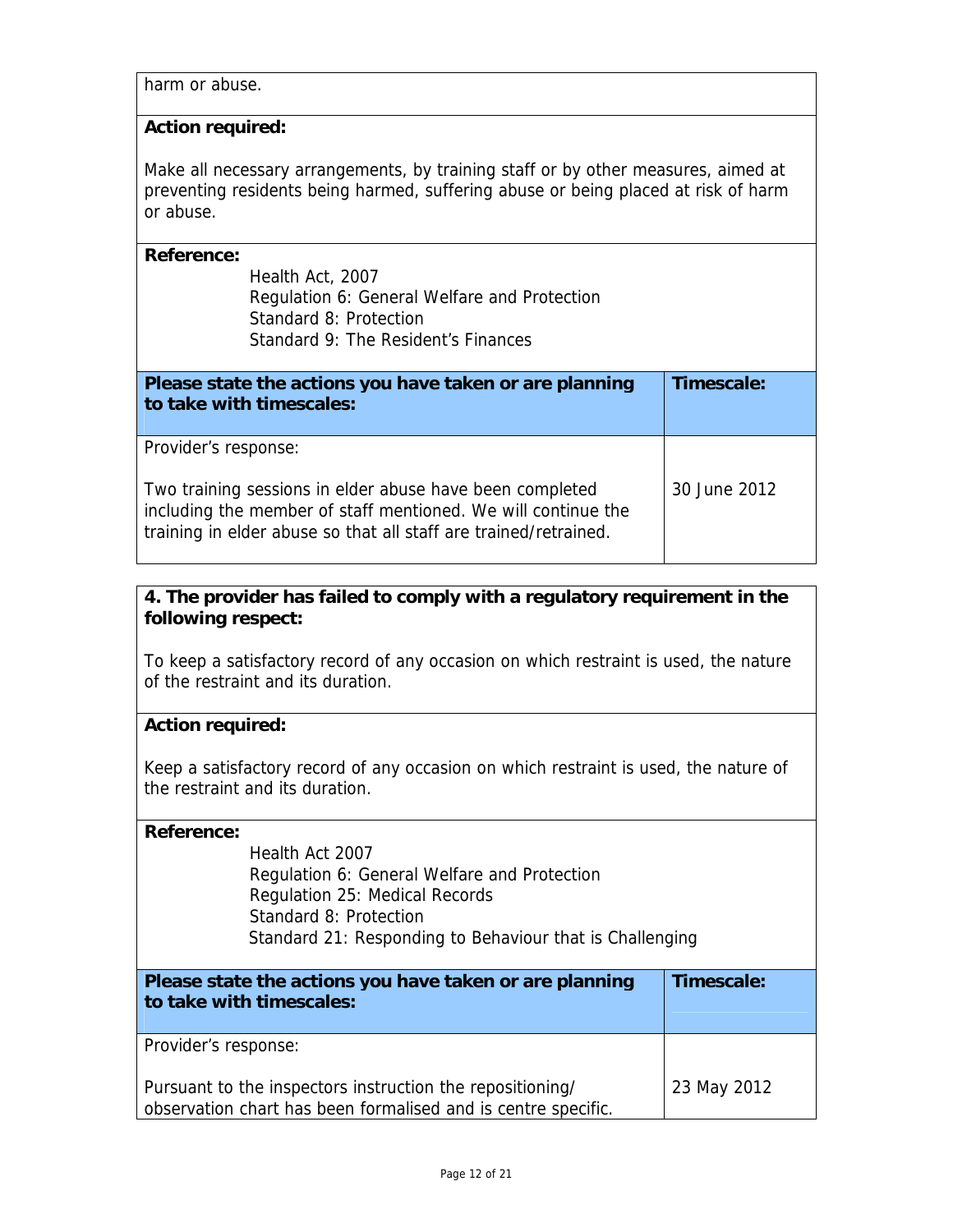To facilitate each resident's access to any services, including occupational therapy assessment in relation to residents' use of specialised chairs.

### **Action required:**

Facilitate each resident's access to any services, including occupational therapy assessment in relation to residents' use of specialised chairs.

#### **Reference:**

Health Act, 2007 Regulation 9: Health Care Standard 13: Healthcare Standard 15: Medication Monitoring and Review Standard 17: Autonomy and Independence

| Please state the actions you have taken or are planning<br>to take with timescales:                                                  | Timescale:   |
|--------------------------------------------------------------------------------------------------------------------------------------|--------------|
| Provider's response:                                                                                                                 |              |
| Occupational therapist will be made available and appropriate<br>assessment used in relation to residents use of specialised chairs. | 30 June 2012 |

# **6. The provider has failed to comply with a regulatory requirement in the following respect:**

To keep the records listed under Schedule 3 (records in relation to residents) and Schedule 4 (general records), including records stored electronically, in a safe and secure place.

#### **Action required:**

Keep the records listed under Schedule 3 (records in relation to residents) and Schedule 4 (general records), including records stored electronically, in a safe and secure place.

#### **Reference:**

Health Act, 2007 Regulation 22: Maintenance of Records Standard 32: Register and Residents' Records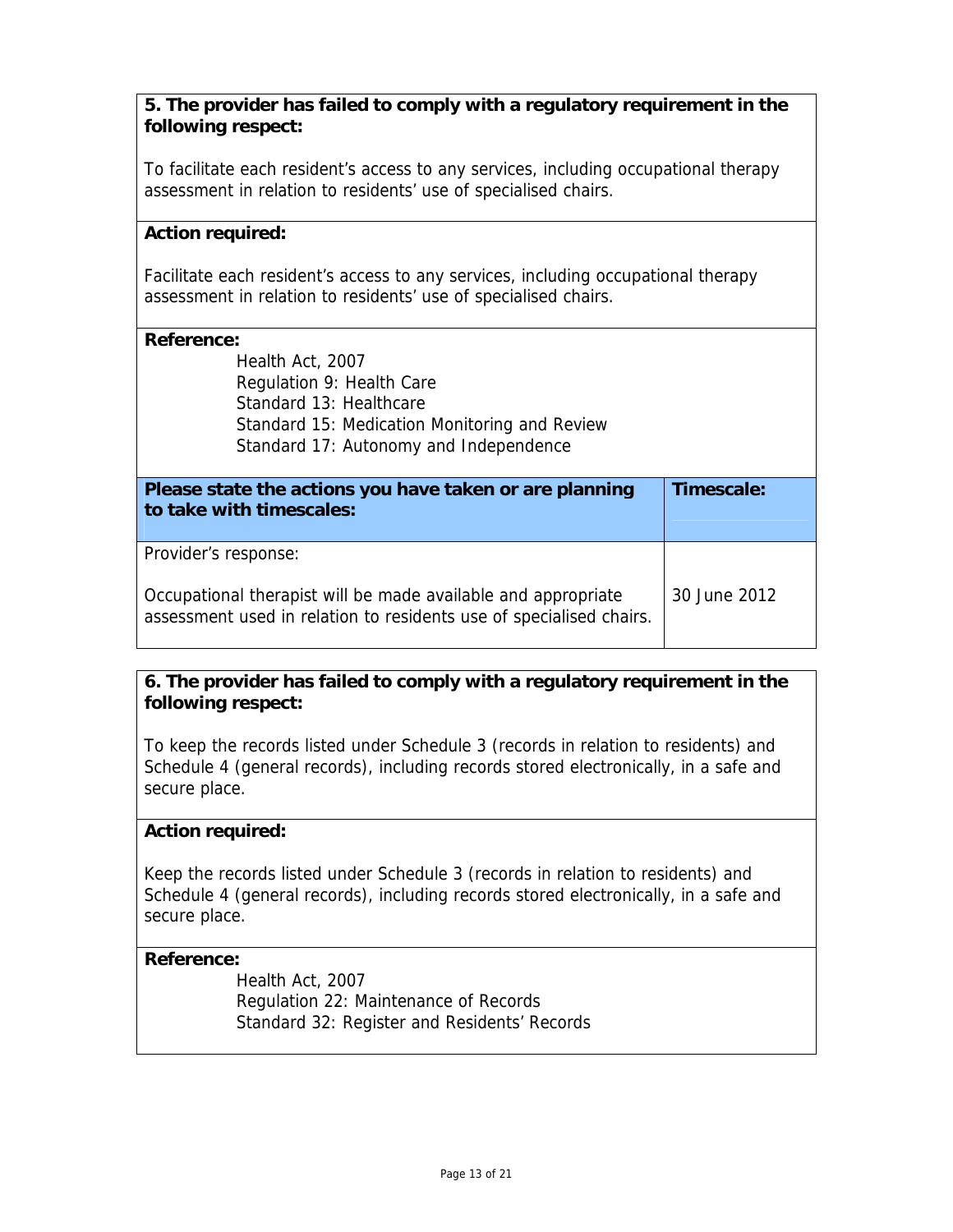| Please state the actions you have taken or are planning<br>to take with timescales:                                                                                                                                                                                                   | Timescale:   |
|---------------------------------------------------------------------------------------------------------------------------------------------------------------------------------------------------------------------------------------------------------------------------------------|--------------|
| Provider's response:<br>It has been reiterated to staff to insure that computer systems<br>and files are to be logged off or locked away when not in use. We<br>are investigating with Epiccare if we can have an automatic log<br>out after three minutes when system is not in use. | 30 June 2012 |

To put in place appropriate and suitable practices relating to the management of written polices and procedures under Schedule 5 and to ensure that staff are familiar with such policies and procedures.

# **Action required:**

Put in place appropriate and suitable practices relating to the management of written polices and procedures under Schedule 5 and to ensure that staff are familiar with such policies and procedures.

### **Reference:**

Health Act, 2007 Regulation 17: Training and Staff Development Regulation 22: Maintenance of Records Standard 27: Operational Management Standard 29: Management Systems

| Please state the actions you have taken or are planning<br>to take with timescales:             | Timescale:          |
|-------------------------------------------------------------------------------------------------|---------------------|
| Provider's response:                                                                            |                     |
| Ongoing process. 60% of policies are up to date; the remainder<br>are being brought up to date. | 30 November<br>2012 |

# **8. The provider has failed to comply with a regulatory requirement in the following respect:**

To ensure that there are suitable arrangements and appropriate procedures in accordance with current regulations, guidelines and legislation for the storing, handling and disposal of unused or out-of-date medicines.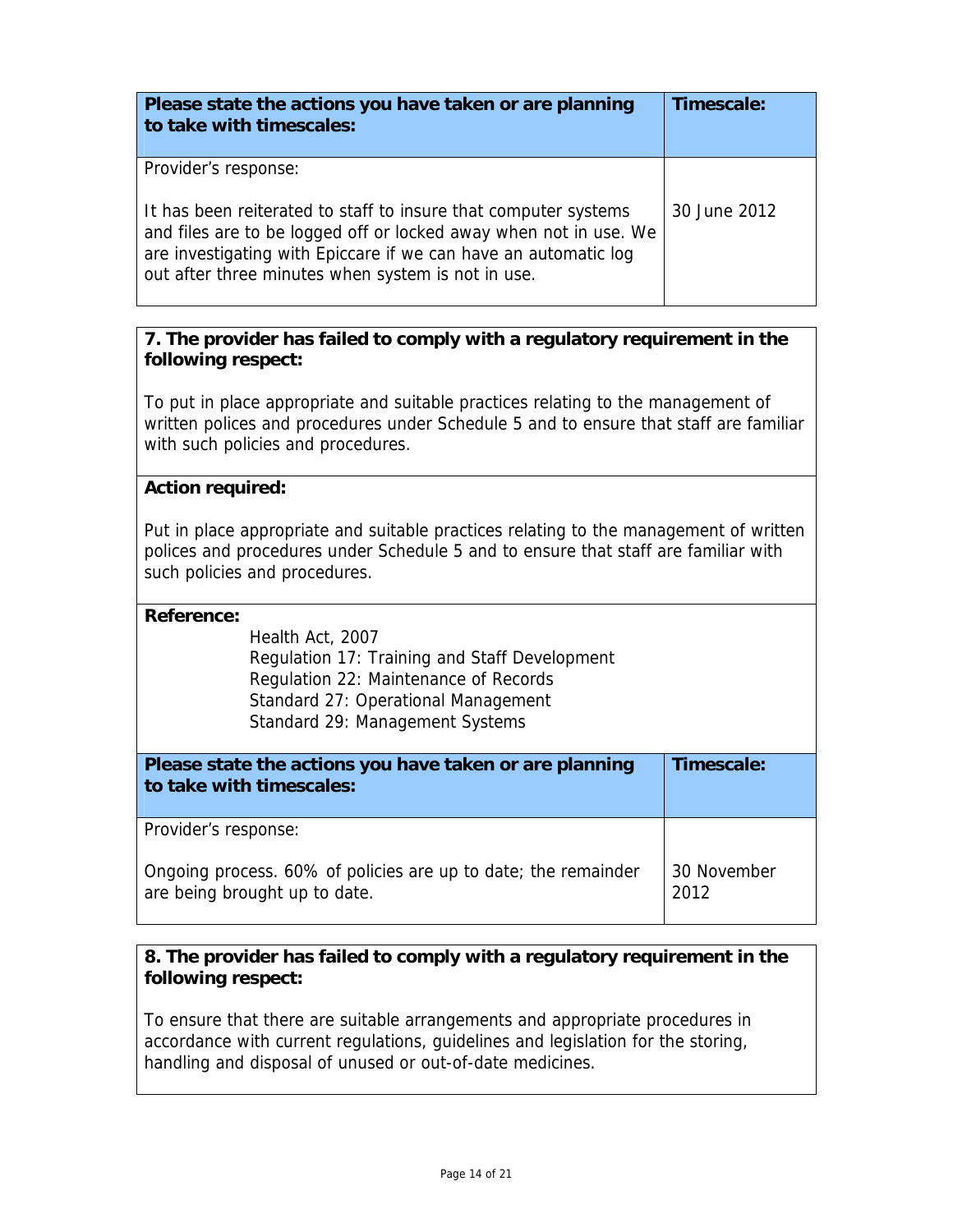# **Action required:**

Ensure that there are suitable arrangements and appropriate procedures in accordance with current regulations, guidelines and legislation for the storing, handling and disposal of unused or out-of-date medicines.

#### **Reference:**

Health Act, 2007 Regulation 33: Ordering, Prescribing, Storing and Administration of **Medicines** Standard 14: Medication Management

| Please state the actions you have taken or are planning<br>to take with timescales: | Timescale:   |
|-------------------------------------------------------------------------------------|--------------|
| Provider's response:                                                                |              |
| Policy reviewed and updated. Staff in the process of retraining.                    | 30 June 2012 |

# **9. The provider has failed to comply with a regulatory requirement in the following respect:**

To provide staff members with access to education and training to enable them to provide care in accordance with contemporary evidence-based practice, including infection control measures.

## **Action required:**

Provide staff members with access to education and training to enable them to provide care in accordance with contemporary evidence-based practice, including infection control measures.

#### **Reference:**

Health Act, 2007 Regulation 17: Training and Staff Development Standard 24: Training and Supervision

| Please state the actions you have taken or are planning<br>to take with timescales:             | Timescale:   |
|-------------------------------------------------------------------------------------------------|--------------|
| Provider's response:                                                                            |              |
| Currently purchasing new system for infection control as per<br>requirement. Includes training. | 30 June 2012 |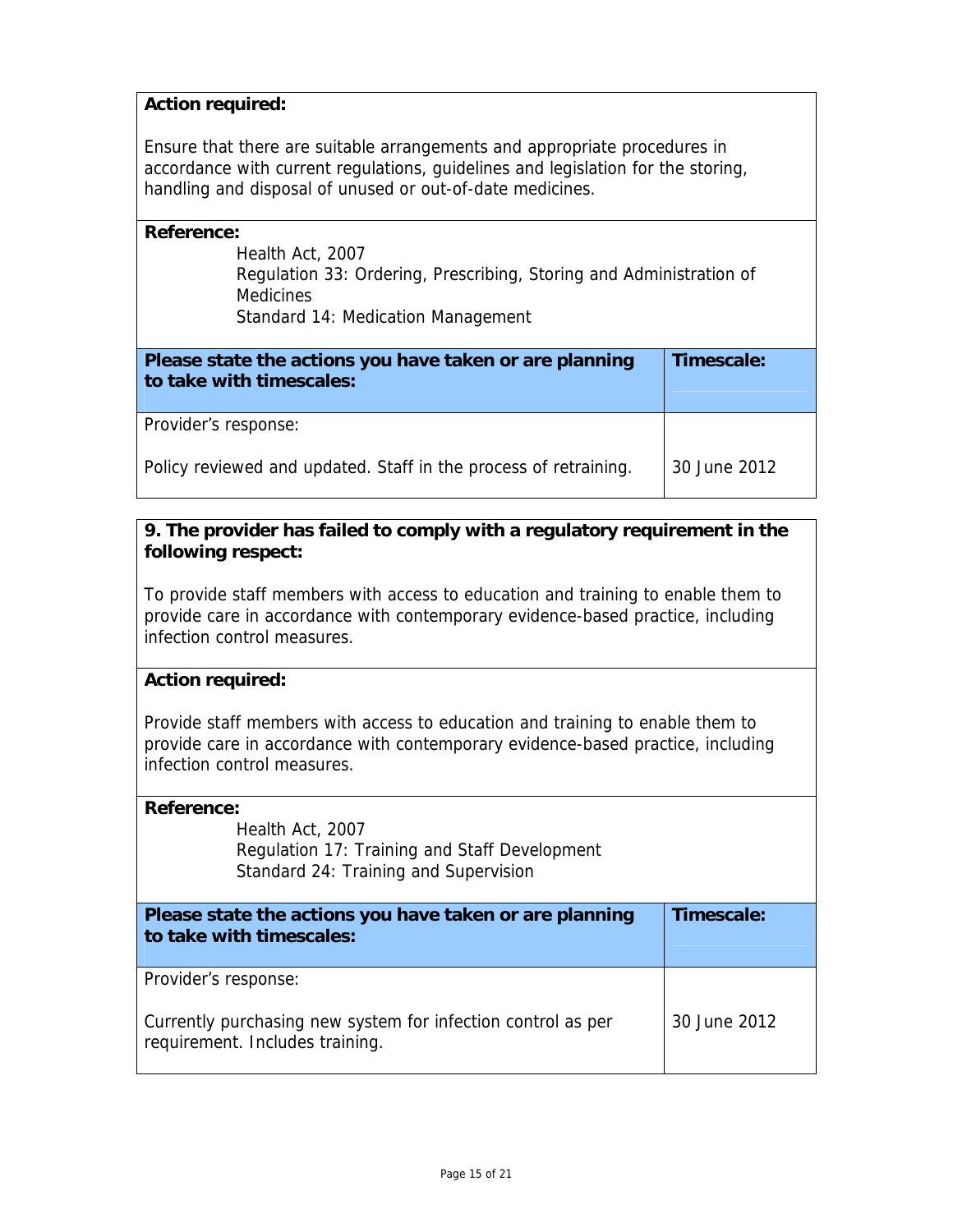To ensure that the necessary sluicing facilities are provided.

## **Action required:**

Ensure that the necessary sluicing facilities are provided.

#### **Reference:**

Health Act, 2007 Regulation 19: Premises Regulation 31: Risk Management Procedures Standard 25: Physical Environment Standard 26: Health and Safety

| Please state the actions you have taken or are planning<br>to take with timescales:                                                                                                                                                            | Timescale:  |
|------------------------------------------------------------------------------------------------------------------------------------------------------------------------------------------------------------------------------------------------|-------------|
| Provider's response:<br>We are currently in talks with an architect to address the sluicing<br>facilities issue. The timeline is provisional on planning permission<br>been granted. We are also looking at alternatives in the short<br>term. | 31 May 2013 |

## **11. The provider has failed to comply with a regulatory requirement in the following respect:**

To put in place adequate arrangements for the proper disposal of swabs, soiled dressings and sheets, incontinence wear and other similar substances and materials.

#### **Action required:**

Put in place adequate arrangements for the proper disposal of swabs, soiled dressings and sheets, incontinence wear and other similar substances and materials.

#### **Reference:**

Health Act, 2007 Regulation 19: Premises Regulation 31: Risk Management Procedures Standard 25: Physical Environment Standard 26: Health and Safety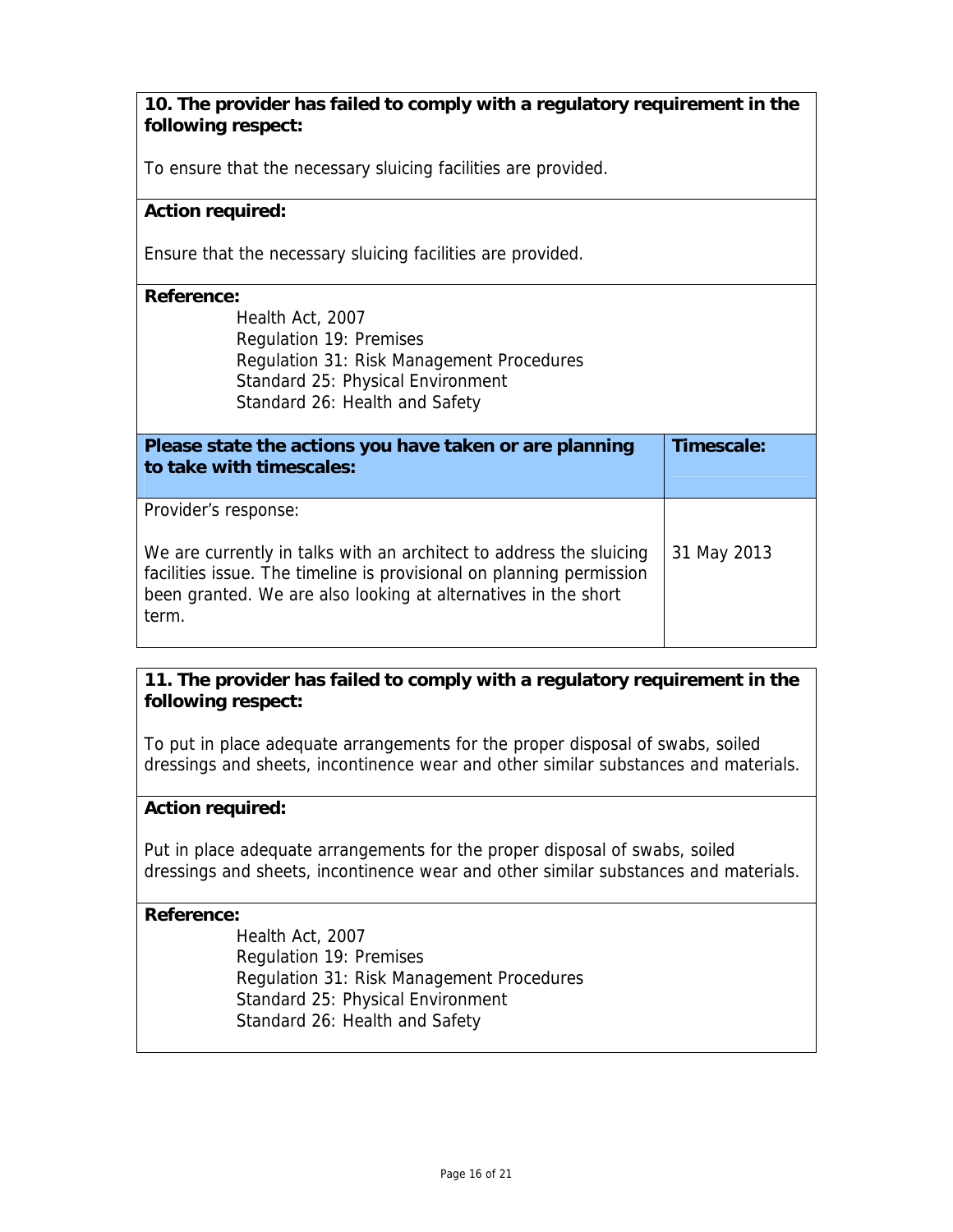| Please state the actions you have taken or are planning<br>to take with timescales:                                                                                                                                                                     | Timescale:  |
|---------------------------------------------------------------------------------------------------------------------------------------------------------------------------------------------------------------------------------------------------------|-------------|
| Provider's response:<br>Contracts are in place for the proper disposal of swabs, soiled<br>dressings and sheets, incontinence wear and other similar<br>substances and materials. Signage and colour coding will be<br>improved to make disposal clear. | 31 May 2012 |

To ensure that the cleaning equipment provided for use by persons who work in the centre was suitably stored to prevent cross-infection.

## **Action required:**

Ensure that the cleaning equipment provided for use by persons who work in the centre is suitably stored to prevent cross-infection.

#### **Reference:**

Health Act, 2007 Regulation 19: Premises Regulation 31: Risk Management Procedures Standard 25: Physical Environment Standard 26: Health and Safety

| Please state the actions you have taken or are planning<br>to take with timescales:      | Timescale:  |
|------------------------------------------------------------------------------------------|-------------|
| Provider's response:                                                                     |             |
| Cleaning equipment storage has been rectified in line with the<br>action required.       | 23 May 2012 |
| Currently assessing the possibility of architecturally redesigning<br>the cleaners room. |             |

# **13. The provider has failed to comply with a regulatory requirement in the following respect:**

To make adequate arrangements for the evacuation, in the event of fire, of all people in the designated centre and the safe placement of residents by ensuring that the fire exit doors are not partially blocked.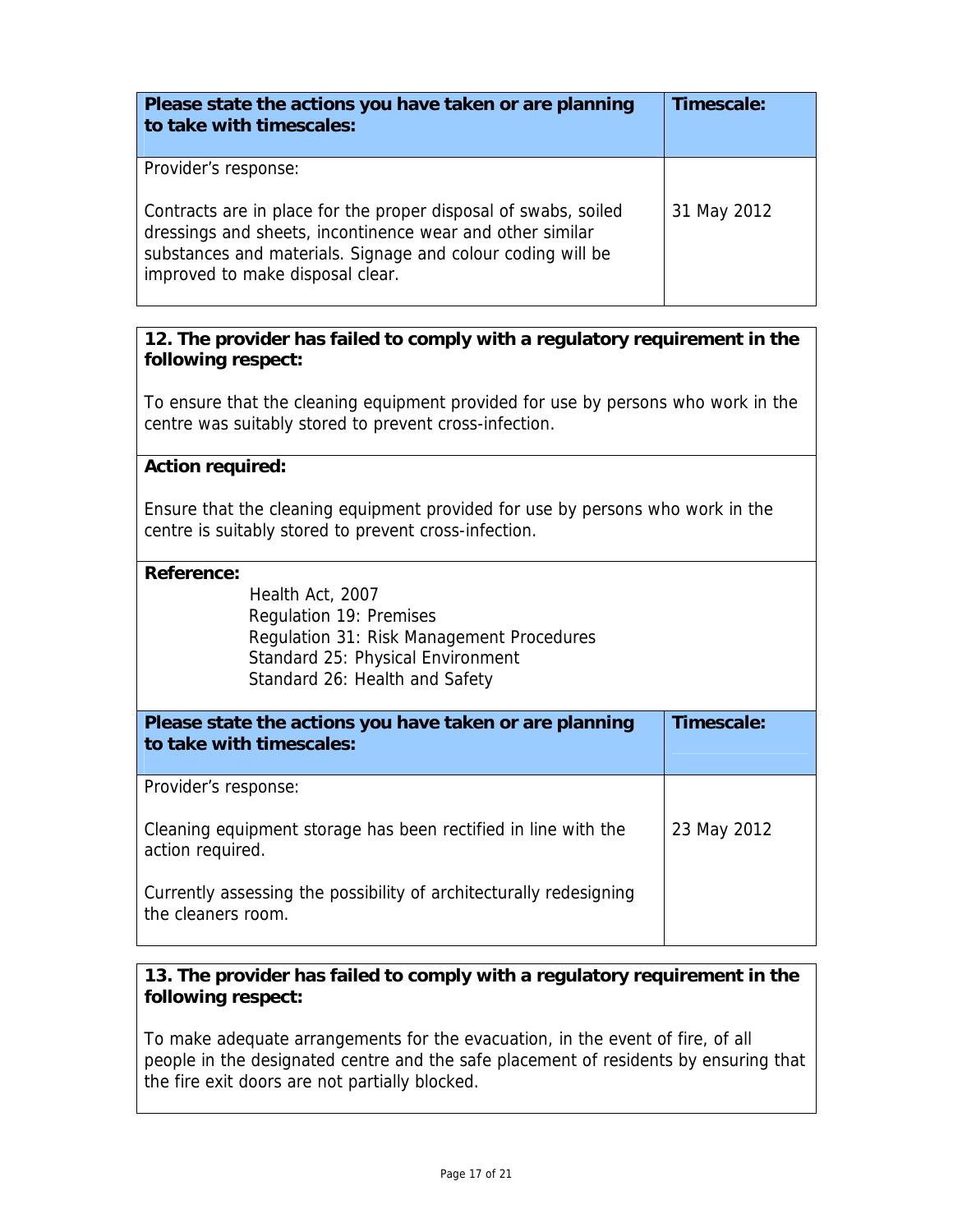### **Action required:**

Provide adequate arrangements for the evacuation, in the event of fire, of all people in the designated centre and the safe placement of residents by ensuring that the fire exit doors are not partially blocked.

| Reference:                                                         |              |
|--------------------------------------------------------------------|--------------|
| Health Act, 2007                                                   |              |
| Regulation 32: Fire Precautions and Records                        |              |
| Regulation 17: Training and Staff Development                      |              |
| Regulation 31: Risk Management Procedures                          |              |
| Standard 25: Physical Environment                                  |              |
| Standard 26: Health and Safety                                     |              |
|                                                                    |              |
|                                                                    |              |
| Please state the actions you have taken or are planning            | Timescale:   |
| to take with timescales:                                           |              |
|                                                                    |              |
| Provider's response:                                               |              |
|                                                                    |              |
| All staff have been informed about keeping fire exits clear at all | 30 September |
| times. Random spot checks are carried out on a daily basis to      | 2012         |
| insure compliance. Fire training will take place on 24 July 2012   |              |
| and then again later in the year to cover all staff.               |              |

# **14. The provider has failed to comply with a regulatory requirement in the following respect:**

To take all reasonable measures to prevent accidents to any person in the designated centre by ensuring there are no trip hazards.

## **Action required:**

Take all reasonable measures to prevent accidents to any person in the designated centre by ensuring there are no trip hazards.

#### **Reference:**

Health Act, 2007 Regulation 31: Risk Management Procedures Standard 25: Physical Environment Standard 26: Health and Safety

| Please state the actions you have taken or are planning<br>to take with timescales: | Timescale:  |
|-------------------------------------------------------------------------------------|-------------|
| Provider's response:                                                                |             |
| The trip hazards identified by the inspector have been rectified.                   | 23 May 2012 |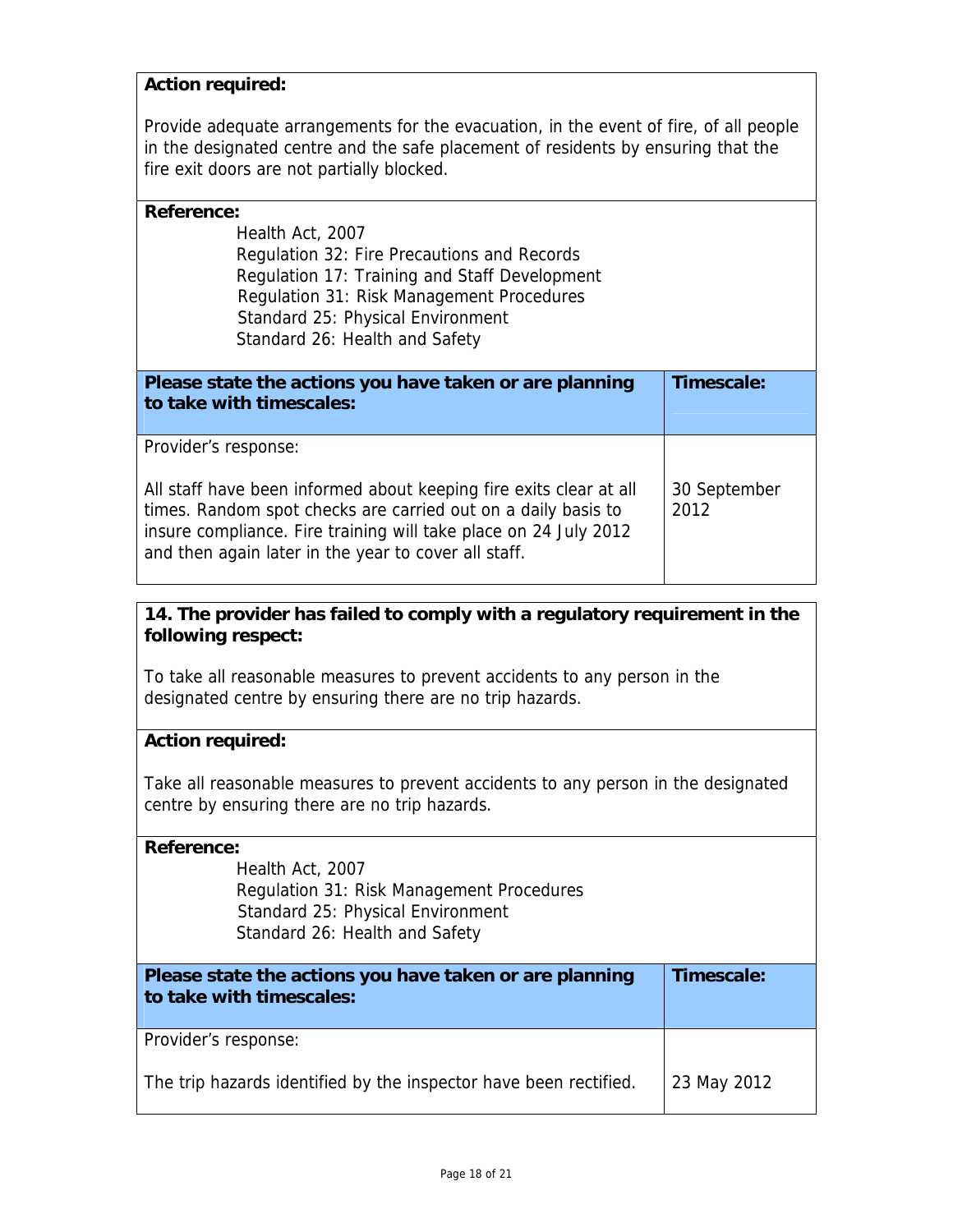To take all reasonable measures to prevent accidents to any person in the designated centre by ensuring the safe storage of personal protective equipment including latex gloves and plastic aprons.

# **Action required:**

Take all reasonable measures to prevent accidents to any person in the designated centre by ensuring the safe storage of personal protective equipment including latex gloves and plastic aprons.

## **Reference:**

Health Act, 2007 Regulation 31: Risk Management Procedures Standard 25: Physical Environment Standard 26: Health and Safety

| Please state the actions you have taken or are planning<br>to take with timescales:                                                                                                                                                       | Timescale:  |
|-------------------------------------------------------------------------------------------------------------------------------------------------------------------------------------------------------------------------------------------|-------------|
| Provider's response:<br>As part of each resident's care needs assessment this hazard is<br>now quantified and an appropriate response put in place. For<br>existing residents this risk assessment has been carried out<br>retroactively. | 23 May 2012 |

# **16. The provider has failed to comply with a regulatory requirement in the following respect:**

To take all reasonable measures to prevent accidents to any person in the designated centre and in the grounds of the designated centre by not restricting the window openings in the bedrooms.

## **Action required:**

Take all reasonable measures to prevent accidents to any person in the designated centre and in the grounds of the designated centre by restricting the window openings in the bedrooms.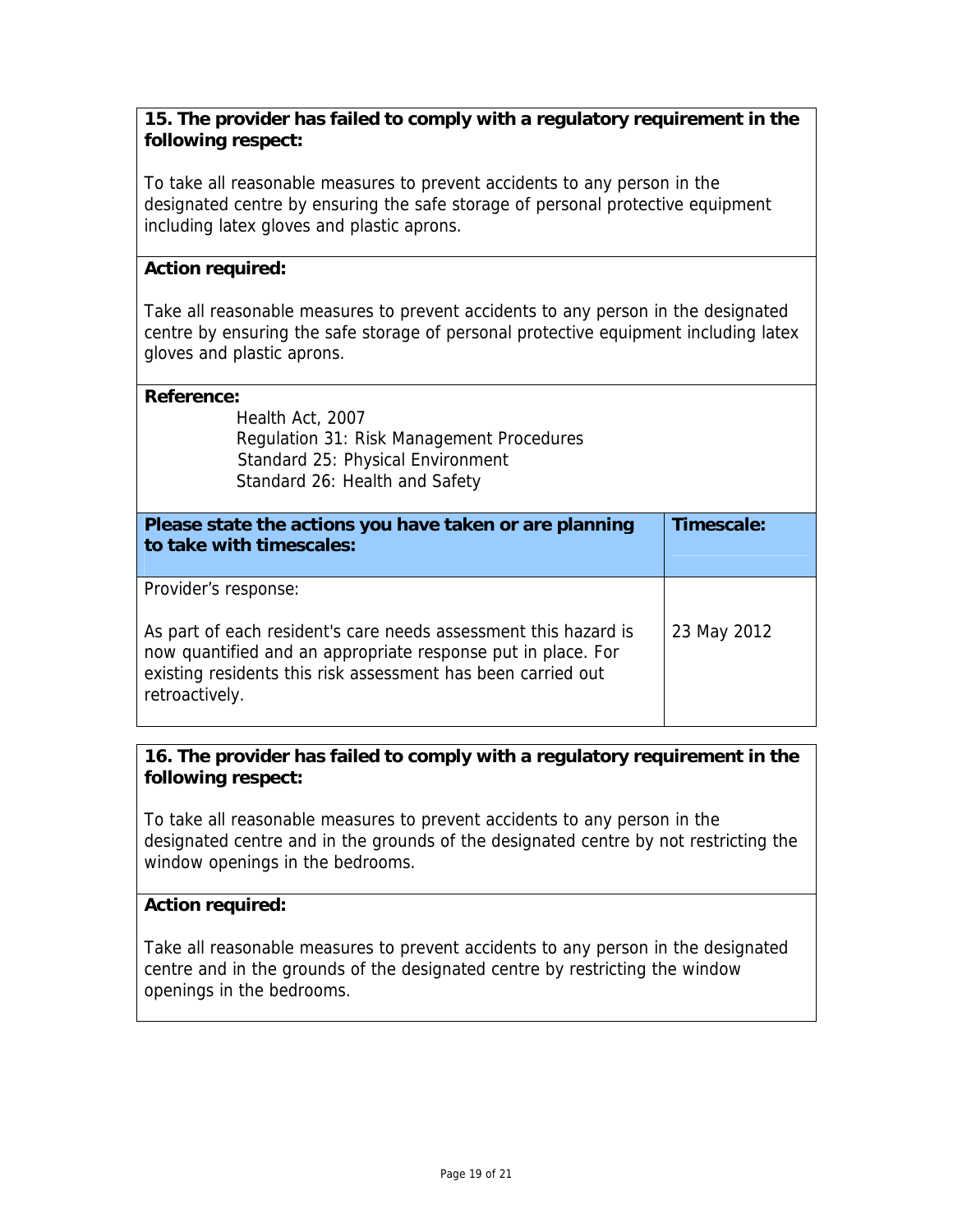| <b>Reference:</b>                                       |            |
|---------------------------------------------------------|------------|
| Health Act, 2007                                        |            |
| Regulation 31: Risk Management Procedures               |            |
| Regulation 19: Premises                                 |            |
| Standard 26: Health and Safety                          |            |
| Standard 25: Physical Environment                       |            |
|                                                         |            |
| Please state the actions you have taken or are planning | Timescale: |
| to take with timescales:                                |            |
|                                                         |            |
|                                                         |            |
| Provider's response:                                    |            |
|                                                         |            |